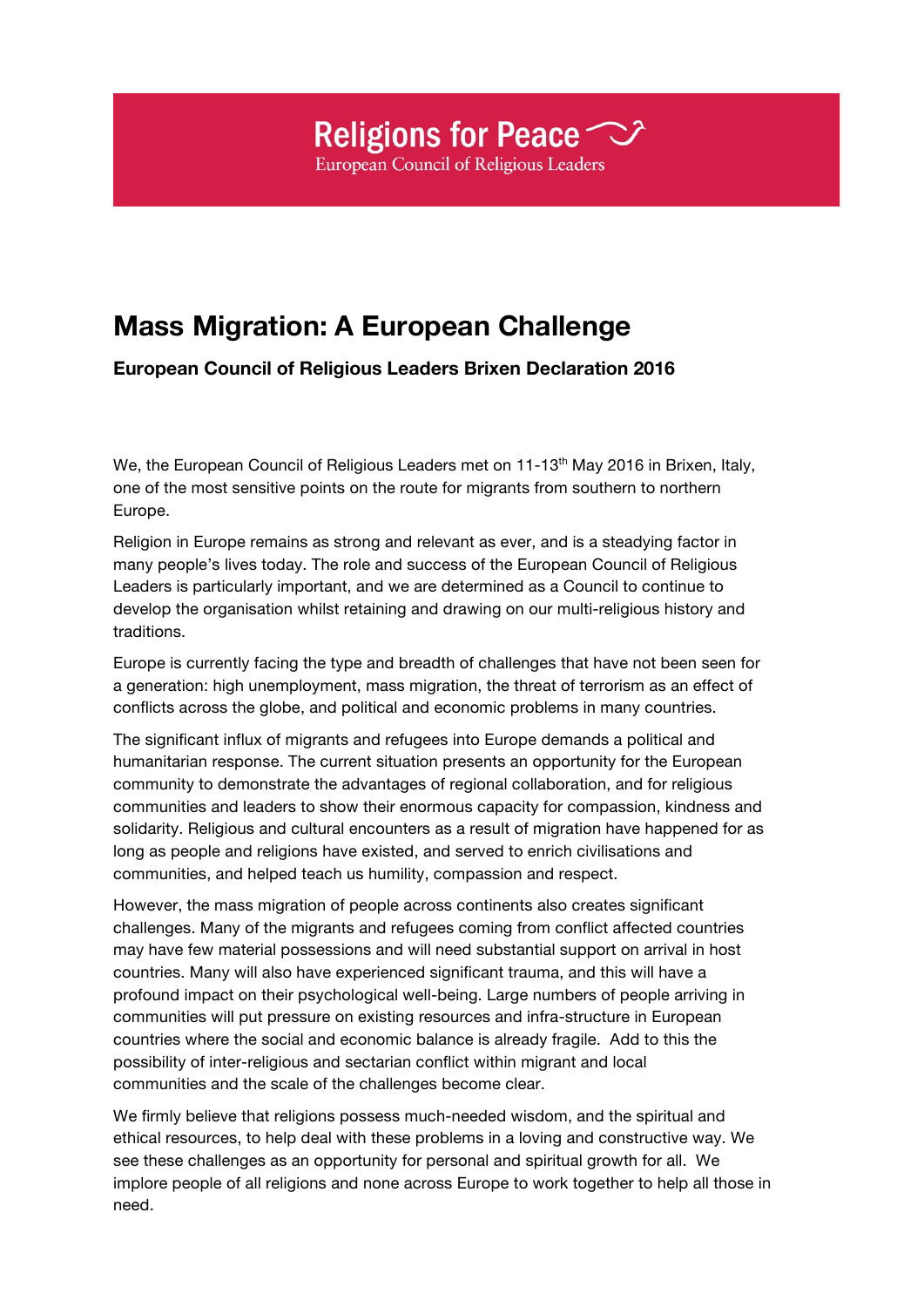The European Council of Religious Leaders present these suggestions and recommendations to our religious communities, and to all those committed at a political and social level to just and sustainable peace in Europe, and throughout the world.

- 1) We are deeply saddened by the suffering of many people due to social, political and financial injustice, and conflicts in many parts of the world. In particular we condemn mass atrocities.
- 2) We unreservedly support freedom of religion and belief for everyone, but also recognise the difficult balance inherent in providing the necessary resources for migrants and refugees to practice their religion, whilst also respecting the customs and identity of host communities. We recognise that there is no easy solution to this problem, and we will work to improve our understanding of the needs of migrants and refugees.
- 3) We believe those that fear the consequences of mass migration should not be labelled xenophobic or bigoted, and their fears should be listened to, respected and addressed. We should also be willing to remind migrants of their responsibilities of respecting and adhering to the laws and traditions of host countries.
- 4) We are in admiration of the many religious communities and others already feeding, clothing, supporting and nurturing vulnerable and desperate migrants and refugees. We want to express our utmost appreciation for the kind and tremendous efforts of individuals, civil society, and faith based organisations carrying out this important work.
- 5) We are conscious that in some conflicts religion is being implicated in violence, but it would be unjust to see it as the only or principal cause. We commit ourselves to promoting mutual understanding and respect between all faiths.
- 6) We appeal to the United Nations, European institutions and public authorities to assist refugees to the best of their ability. We are determined to be more active in promoting peace and influencing policies across Europe, and commit to assisting respective political leaders, and the media, to be more positive and proactive in their approach to migration.
- 7) We recognise the need for psychological support which migrants and refugees may require. We urge religious groups to draw on their vast spiritual and religious reserves to ensure that those who have suffered from traumatic experiences feel safe and respected in the host communities.

Strengthened and sustained by our faith, prayer and religious values, we want to bear witness to our solidarity and concrete commitment to action even in this traumatic situation. We support all efforts to establish legal channels to assist migrants and asylum seekers.

At the same time we encourage the human community to strive for the attainable goal of creating the conditions where people are not compelled to leave their countries. We advocate the abolition of war, respect of fundamental human rights and a fair economic system throughout the world. Rooted in a culture of solidarity, and together with all people